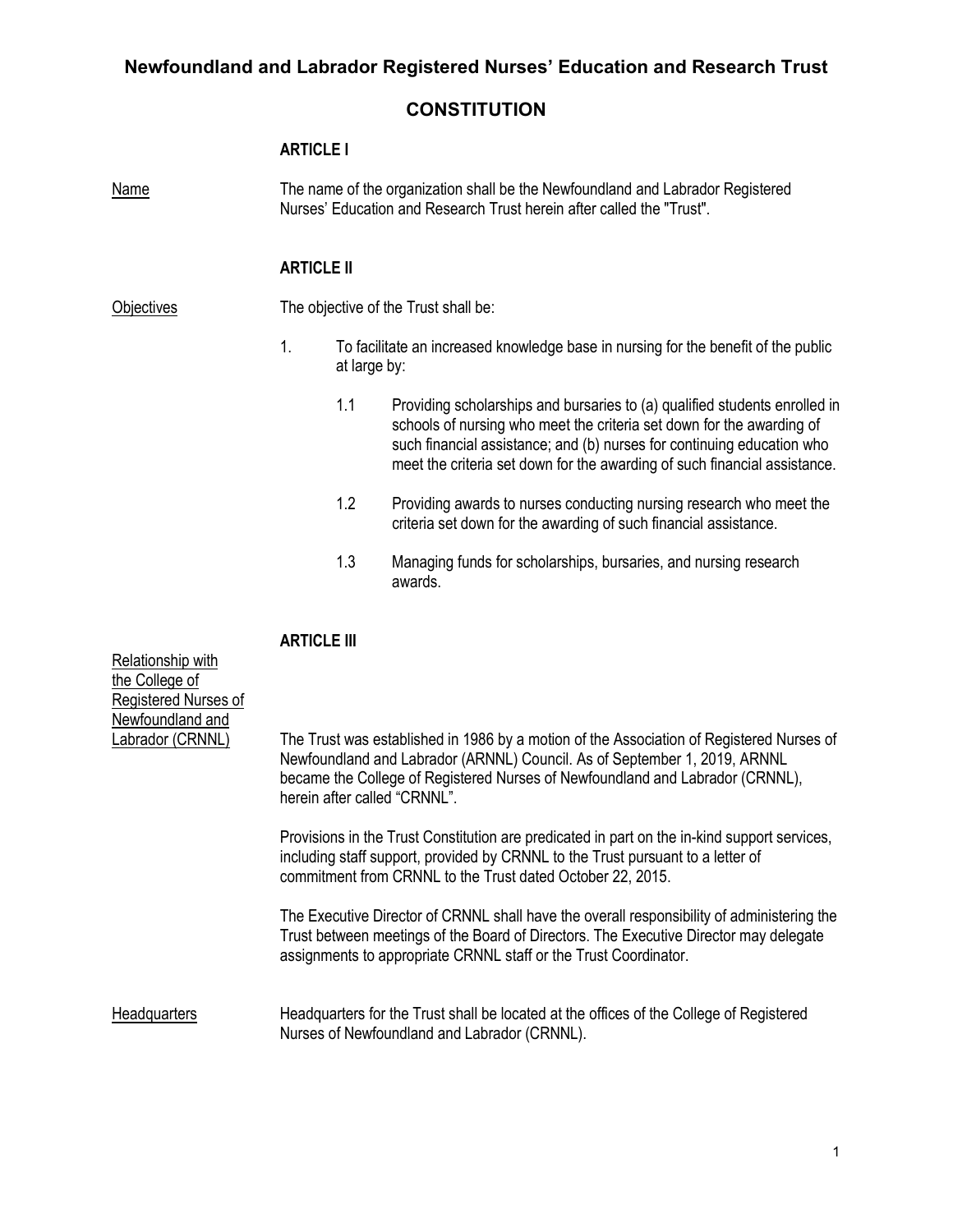| Members of the Trust                 | <b>SECTION 1</b>                                                                                                                                                               |                  |                                                                                                                                                                                                                                                       |  |  |
|--------------------------------------|--------------------------------------------------------------------------------------------------------------------------------------------------------------------------------|------------------|-------------------------------------------------------------------------------------------------------------------------------------------------------------------------------------------------------------------------------------------------------|--|--|
|                                      |                                                                                                                                                                                |                  | Member: a member shall pay the fee prescribed by the Trust and shall be a nurse who<br>holds a practising licence or non-practicing membership with the CRNNL.                                                                                        |  |  |
|                                      |                                                                                                                                                                                |                  | Honorary Member: an honourary member shall be any person who has rendered<br>distinguished service or valuable assistance to the Trust and whose status as such<br>member has been approved by the Board according to criteria set down by the Board. |  |  |
|                                      | <b>ARTICLE V</b>                                                                                                                                                               |                  |                                                                                                                                                                                                                                                       |  |  |
| <u>Board</u>                         | <b>SECTION 1</b>                                                                                                                                                               |                  |                                                                                                                                                                                                                                                       |  |  |
|                                      | 1.                                                                                                                                                                             |                  | The Governing body of the Trust shall be called the Board of Directors.                                                                                                                                                                               |  |  |
|                                      | 2.                                                                                                                                                                             | of CRNNL.<br>2.1 | The Board shall consist of seven (7) elected Directors and the Executive Director<br>A minimum of four (4) of the elected Directors must be Registered<br>Nurses with CRNNL.                                                                          |  |  |
|                                      |                                                                                                                                                                                | 2.2              | All seven (7) elected Directors must have been a Registered Nurse at<br>some point in their career.                                                                                                                                                   |  |  |
|                                      |                                                                                                                                                                                | 2.3.             | The Executive Director of CRNNL shall be a non-voting Director of the<br>Board.                                                                                                                                                                       |  |  |
|                                      | 3.                                                                                                                                                                             |                  | All members of the Board of Directors must be members of the Trust.                                                                                                                                                                                   |  |  |
|                                      | 4.                                                                                                                                                                             | Labrador.        | All members of the Board of Directors must reside in Newfoundland and                                                                                                                                                                                 |  |  |
| Members of<br>the Board of Directors | <b>SECTION 2</b>                                                                                                                                                               |                  |                                                                                                                                                                                                                                                       |  |  |
|                                      | President                                                                                                                                                                      |                  |                                                                                                                                                                                                                                                       |  |  |
|                                      | <b>President Elect</b>                                                                                                                                                         |                  |                                                                                                                                                                                                                                                       |  |  |
|                                      | Four (4) Regional Directors, one each representing Eastern, Central, Western, and<br>Labrador-Grenfell regions as defined by the boundaries of the Regional Health Authorities |                  |                                                                                                                                                                                                                                                       |  |  |
|                                      | One Director-at-Large                                                                                                                                                          |                  |                                                                                                                                                                                                                                                       |  |  |
|                                      | The Executive Director of CRNNL.                                                                                                                                               |                  |                                                                                                                                                                                                                                                       |  |  |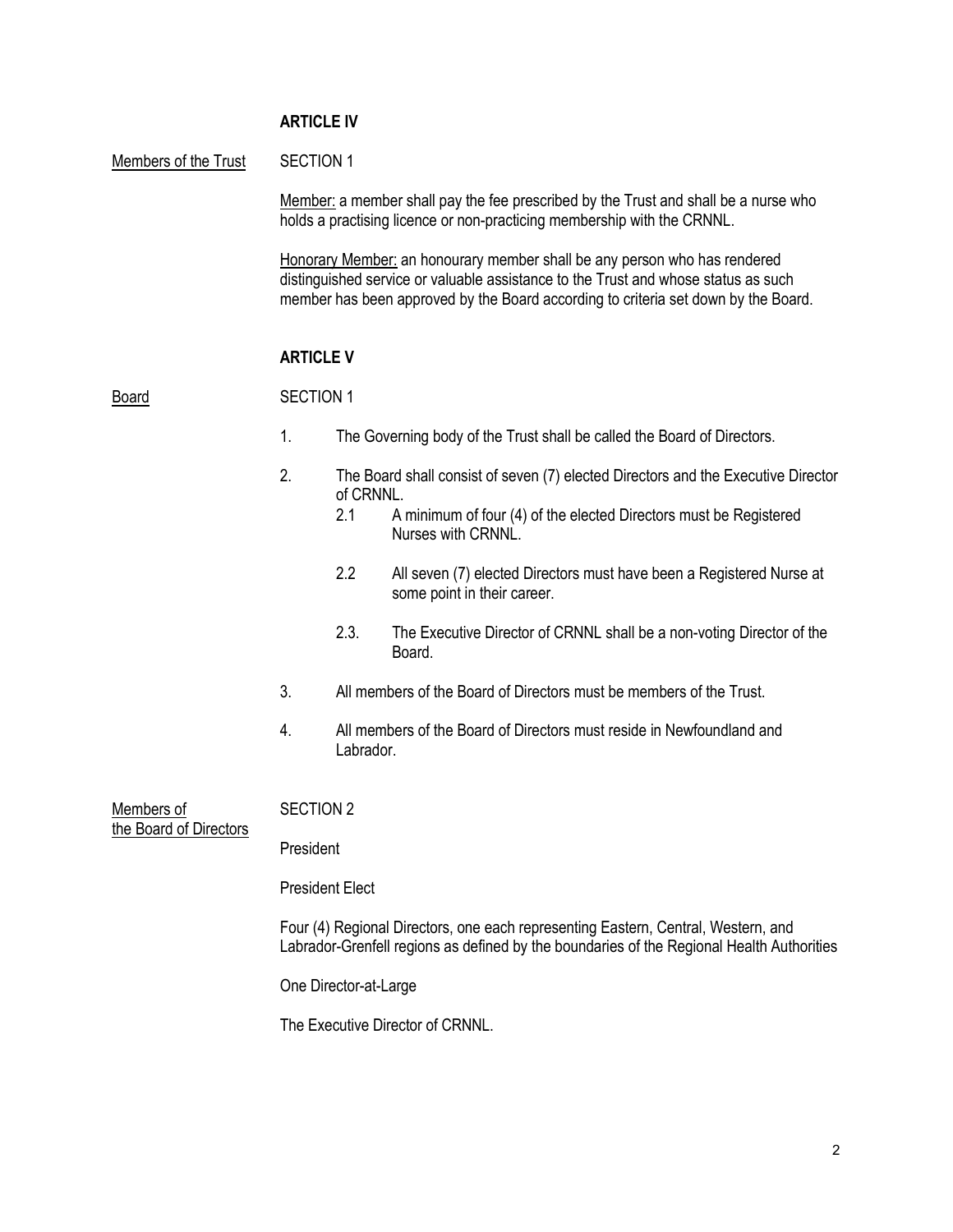| Support to the Board<br>of Directors                  |                  | SECTION 2.1                                                                                                                                                                                                               |  |  |  |  |
|-------------------------------------------------------|------------------|---------------------------------------------------------------------------------------------------------------------------------------------------------------------------------------------------------------------------|--|--|--|--|
|                                                       |                  | The Trust Coordinator and staff of CRNNL providing support to the Board are non-voting.                                                                                                                                   |  |  |  |  |
|                                                       |                  | The Secretary shall be the Trust Coordinator who provides support to the Board and the<br>Awards process.                                                                                                                 |  |  |  |  |
|                                                       |                  | The Director of Corporate Services of CRNNL shall provide financial guidance to the<br>Board on an ad hoc basis.                                                                                                          |  |  |  |  |
| <b>Term of Office</b><br>of the Board<br>of Directors |                  | <b>SECTION 3</b>                                                                                                                                                                                                          |  |  |  |  |
|                                                       | 1.               | The term of office shall be three years from the date of election and shall<br>commence at the close of the Annual Meeting.                                                                                               |  |  |  |  |
|                                                       | 2.               | Directors shall hold only one office at a time.                                                                                                                                                                           |  |  |  |  |
|                                                       | 3.               | Directors shall be eligible to serve only three consecutive terms in the same<br>office.                                                                                                                                  |  |  |  |  |
|                                                       | 4.               | A Director who is absent from two (2) consecutive meetings without cause shall<br>resign from the Board.                                                                                                                  |  |  |  |  |
|                                                       | 5.               | The President Elect shall become President in the event that the President is<br>unable to complete her/his term of office.                                                                                               |  |  |  |  |
|                                                       | 6.               | In the event that a Director is unable to complete her/his term of office, the<br>vacancy shall be filled by appointment by the Board of Directors for the<br>remaining term.                                             |  |  |  |  |
|                                                       | 7.               | In the event that a position is not filled at the annual election, the vacancy may<br>be filled by appointment by the Board of Directors in the interim until the next<br>election.                                       |  |  |  |  |
| Election of the<br><b>Board of Directors</b>          | <b>SECTION 4</b> |                                                                                                                                                                                                                           |  |  |  |  |
|                                                       | 1.               | The President, President-Elect, Director-at-Large and Regional Directors shall be<br>elected at the Annual Meeting by the members in attendance.                                                                          |  |  |  |  |
|                                                       | 2.               | The election of members to the Board of Directors will be staggered to promote<br>continuity.                                                                                                                             |  |  |  |  |
|                                                       | 3.               | Prior to the election, the incumbent Board of Directors shall agree to a process to<br>be administered by the Trust Coordinator for identifying prospective candidates<br>who are willing and able to serve as Directors. |  |  |  |  |
| Duties of Board                                       |                  | <b>SECTION 5</b>                                                                                                                                                                                                          |  |  |  |  |
| of Directors                                          | 1.               | The President shall preside at all meetings of the Trust.                                                                                                                                                                 |  |  |  |  |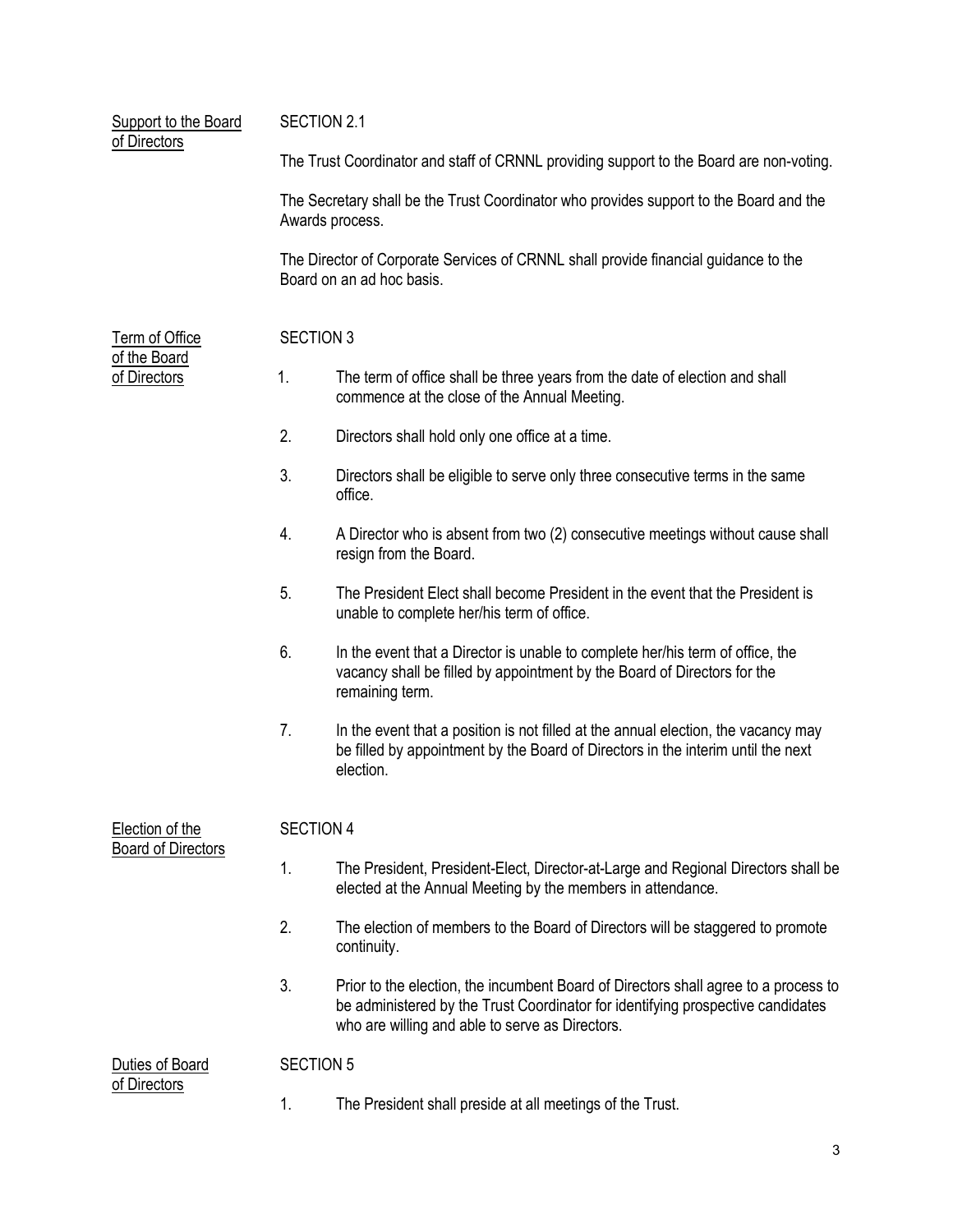|                                  | 2.                  |     | The President Elect shall perform the duties of the President in her/his absence.                                                                                                                                                                                                                          |
|----------------------------------|---------------------|-----|------------------------------------------------------------------------------------------------------------------------------------------------------------------------------------------------------------------------------------------------------------------------------------------------------------|
|                                  | 3.                  |     | The President shall assign duties to the Trust Coordinator and Director of<br>Corporate Services as directed by the Board to facilitate the appropriate<br>operation of the Trust between meetings.                                                                                                        |
|                                  |                     | 3.1 | The Trust Coordinator shall support the Board by carrying out the<br>assigned administrative duties of the Trust between meetings of the<br>Board of Directors. The Trust Coordinator may seek support from<br>appropriate CRNNL staff as per arrangements agreed upon between<br>the Trust and the CRNNL. |
|                                  |                     | 3.2 | The Director of Corporate Services shall support the Board by carrying<br>out the assigned financial duties of the Trust between meetings of the<br>Board of Directors.                                                                                                                                    |
|                                  | 5.                  |     | The Board of Directors shall attend and participate in the meetings of the Board.                                                                                                                                                                                                                          |
|                                  | <b>ARTICLE VI</b>   |     |                                                                                                                                                                                                                                                                                                            |
| Resignation of<br><b>Members</b> | <b>SECTION 1</b>    |     |                                                                                                                                                                                                                                                                                                            |
|                                  |                     |     | Membership in the Trust shall not be transferable and shall cease upon failure to submit<br>the annual fee prescribed by Trust.                                                                                                                                                                            |
|                                  | <b>ARTICLE VII</b>  |     |                                                                                                                                                                                                                                                                                                            |
| Fees                             | Meeting.            |     | The annual membership fee for each class of member, except for Honourary Members,<br>shall be prescribed by the Board of Directors subject to approval at the next Annual                                                                                                                                  |
|                                  | <b>ARTICLE VIII</b> |     |                                                                                                                                                                                                                                                                                                            |
| <b>Meetings</b>                  | <b>SECTION 1</b>    |     |                                                                                                                                                                                                                                                                                                            |
|                                  |                     |     | General Meetings consist of the Annual Meeting and any Special Meetings.                                                                                                                                                                                                                                   |
|                                  |                     |     | General Meetings are open to all members of the Trust.                                                                                                                                                                                                                                                     |
|                                  |                     |     | Meetings of the Board of Directors of the Trust will be held at the call of the President. At<br>least two meetings must be held each year.                                                                                                                                                                |
| <b>Annual Meeting</b>            | <b>SECTION 2</b>    |     |                                                                                                                                                                                                                                                                                                            |

The Annual Meeting of the Trust shall be, if appropriate, in conjunction with the Annual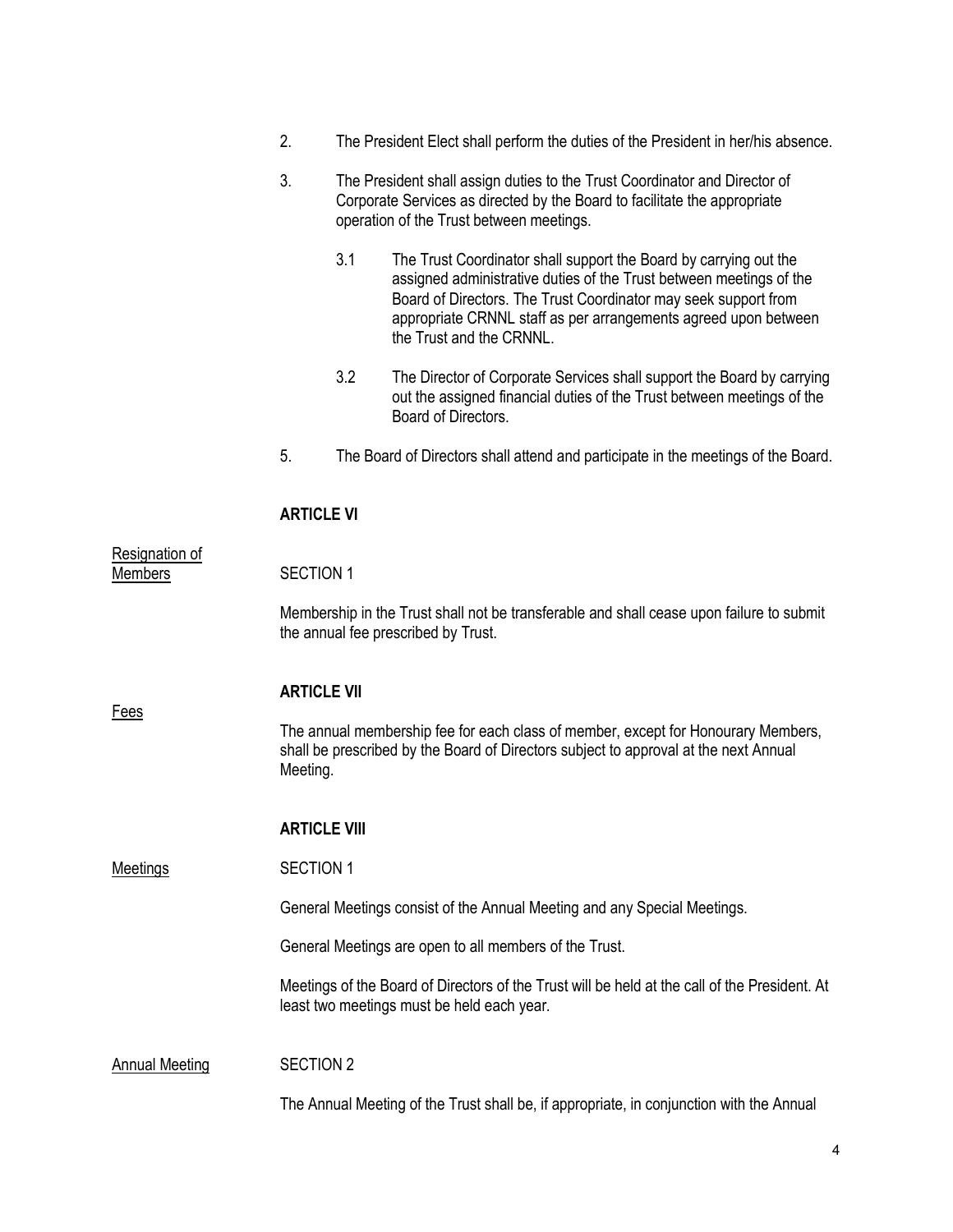Meeting of CRNNL.

A notice of the Annual Meeting shall be advertised through CRNNL's established communications processes at least twenty-one days prior to the date of the meeting.

| <b>Special Meetings</b>       | <b>SECTION 3</b>                                                            |                                                                                                                                                                                                                                                                                                  |  |  |  |
|-------------------------------|-----------------------------------------------------------------------------|--------------------------------------------------------------------------------------------------------------------------------------------------------------------------------------------------------------------------------------------------------------------------------------------------|--|--|--|
|                               | 1.                                                                          | Special Meetings of the Trust may be called at any time by the President.                                                                                                                                                                                                                        |  |  |  |
|                               | 2.                                                                          | The Board of Directors shall give careful consideration to calling a Special<br>Meeting upon receipt of a written and signed request of at least 10 members of<br>the Trust, providing that a reason for such a meeting is stated.                                                               |  |  |  |
|                               | 3.                                                                          | Reasons for Special Meetings must be stated in a notification to members.                                                                                                                                                                                                                        |  |  |  |
|                               | 4.                                                                          | No matter shall be discussed at a Special Meeting apart from that specified in the<br>notice to members.                                                                                                                                                                                         |  |  |  |
| Motions                       | <b>SECTION 4</b>                                                            | Motions at Board Meeting shall be passed by a majority of votes cast at the meeting (i.e.,<br>fifty percent plus one).<br>Motions at a General Meeting, with the exception of Special Resolutions, shall be passed<br>by a majority of votes cast at the meeting (i.e., fifty percent plus one). |  |  |  |
| Special<br><b>Resoultions</b> |                                                                             | Special Resolutions are required for making changes to the Trust including changes to the<br>Constitution or dissolution of the Trust.                                                                                                                                                           |  |  |  |
|                               | Special Resolutions shall only be passed at a General Meeting of the Trust. |                                                                                                                                                                                                                                                                                                  |  |  |  |
|                               |                                                                             | The full text of a Special Resolution shall be available to members of the Trust at least<br>twenty-one (21) days prior to the date of the General Meeting at which it is presented.                                                                                                             |  |  |  |
|                               |                                                                             | Special Resolutions shall not be raised from the floor of a General Meeting.                                                                                                                                                                                                                     |  |  |  |
|                               | Meeting.                                                                    | Special Resolutions shall be passed by a two-thirds majority of votes cast at the General                                                                                                                                                                                                        |  |  |  |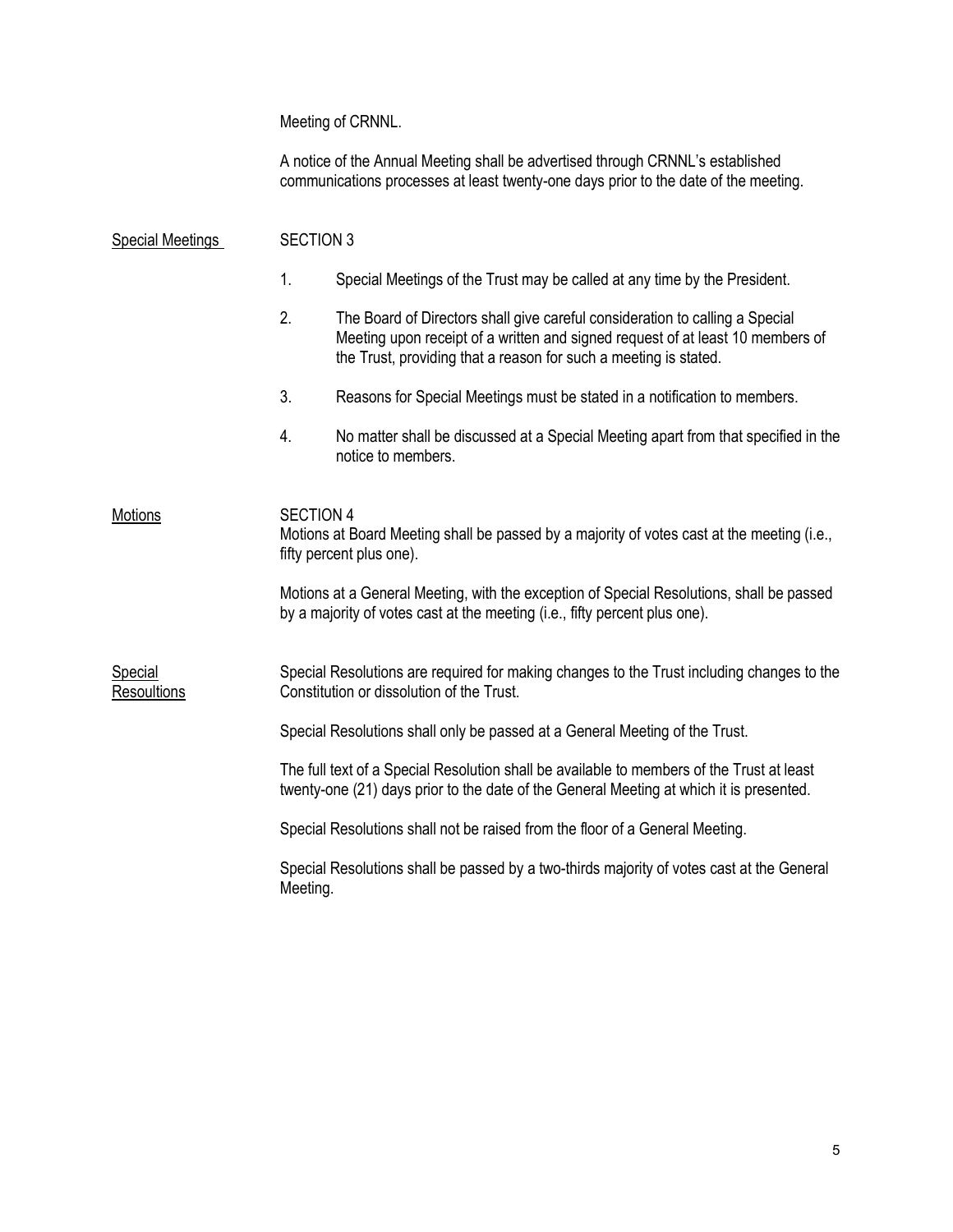# **ARTICLE IX**

Fourteen (14) members of the Trust, at least four (4) of whom must be elected members of the Board of Directors, shall constitute a quorum for a General Meeting.

Fifty percent plus one of the elected Board Members is a quorum for the Board of Directors meeting.

#### **ARTICLE X**

## Power and Functions of the Board of **Directors**

Quorum

- 1. Govern the management and use of funds of the Trust in keeping with the objectives of the Trust.
- 2. Develop criteria for disbursement of funds in keeping with the objectives of the Trust.
- 3. Request, acquire, accept or receive gifts, donations, bequests or subscriptions of money, or real or personal property, whether they be unconditional or subject to special conditions, provided any special conditions are not inconsistent with the objectives of the Trust.
- 4. Authorize investments as considered appropriate by the Board. Profits from investments of monies in the Trust shall become part of the finances of the Trust and shall be used for promoting the objectives of the Trust.

### **ARTICLE XI**

Signing Officers Contracts, documents or any other instruments in writing, requiring the signature of the Board of the Trust shall be signed by the Trust Coordinator, CRNNL Executive Director or the President.

### **ARTICLE XII**

Bank SECTION 1

Funds of the Trust shall be deposited in a Chartered Bank/Trust Company chosen by the Board of Directors.

#### SECTION 2

The Trust Coordinator, in conjunction with the CRNNL Director of Corporate Services, shall have custody of the funds and securities of the Trust. They shall have full and accurate accounts of receipts and disbursement in books belonging to the Trust and shall deposit all monies and other valuable effects in the name and to the credit of the Trust.

They shall ensure all donations are acknowledged by a written receipt for tax purposes.